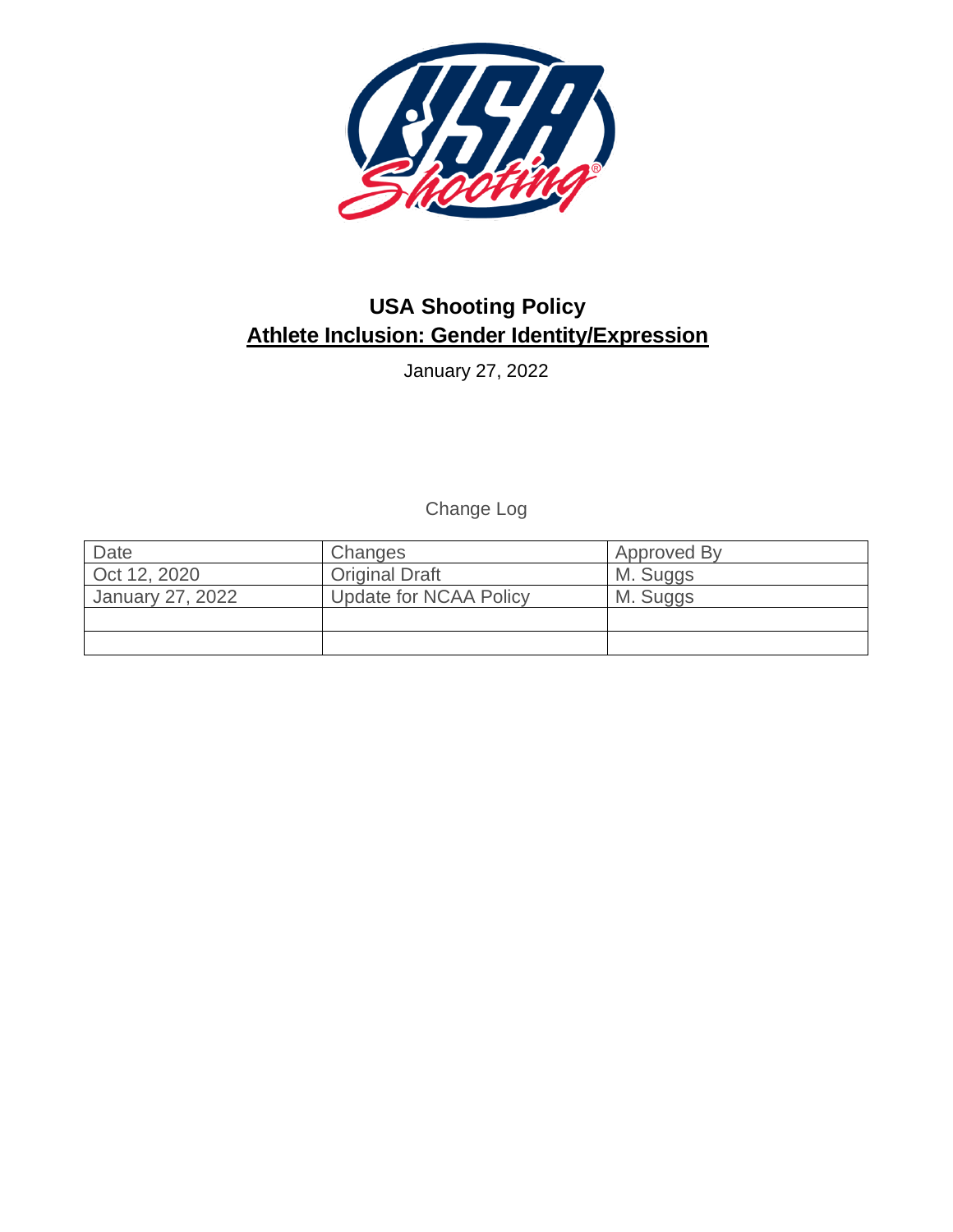USA Shooting is an organization founded and focused on lifting all persons up through participation in sport. This positive purpose leaves no room for exclusion based on race, religion, sex, sexual orientation, gender expression or background. USA Shooting is committed to the growth of our sport by creating environments that are diverse and inclusive to anyone and everyone. We embrace the equality of the shooting sports where there are no predetermined advantages. No matter who you are, there is a place in USA Shooting for you. Come join us at usashooting.org.

USA Shooting is committed to ensuring that all members have equal access and opportunity to participate in shooting events in a manner that is fair to all competitors, preserves the integrity of the sport, and respects international competition regulations. USA Shooting, therefore, adopts the following athlete participation policy for gender identity and expression.

# **Terms**

**Team Selection Competition:** For the purposes of this policy a "**Team Selection Competition**" is any competition where the results are used to select individuals to represent the United States in any international competition(s) sanctioned by the ISSF and/or IOC.

**Non-Team Selection Competition:** For the purposes of this policy a "**Non-Team Selection Competition**" is any USA Shooting sanctioned event where the results of the competition will not be used to select individuals to represent the United States in international competitions.

### **Non-Team Selection USA Shooting Sanctioned Competitions**

At Non-Team Selection Competitions, a member may compete under their gender of choice, but that gender selection must match their member profile with USA Shooting. Members who transition to a gender different from their gender on file with USA Shooting must contact USA Shooting to be placed in a discipline and category appropriate for that member's identity. USA Shooting members may be re-categorized and/or ranked based on results achieved after a gender identity change. USA Shooting will use best efforts to align the competitor within our start lists if the start list calls for competitors being ordered by previous results.

In the event that a question should arise about a member's eligibility to participate in a manner consistent with his or her gender, any member may file a grievance with USA Shooting. In such a situation, criteria that may be used to determine a member's eligibility in a chosen gender include evidence of one or more of the following:

- Does the member's gender in their "everyday life" match his or her competition gender
- Has the member obtained civil documents with his or her competition gender identified (i.e. state I.D., driver's license, birth certificate)
- Attestation of gender identity from a medical professional
- Attestation of gender identity from a certified counselor, public official, school administrator, or other academic advisor
- Compliance with IOC and ISSF guidelines (below).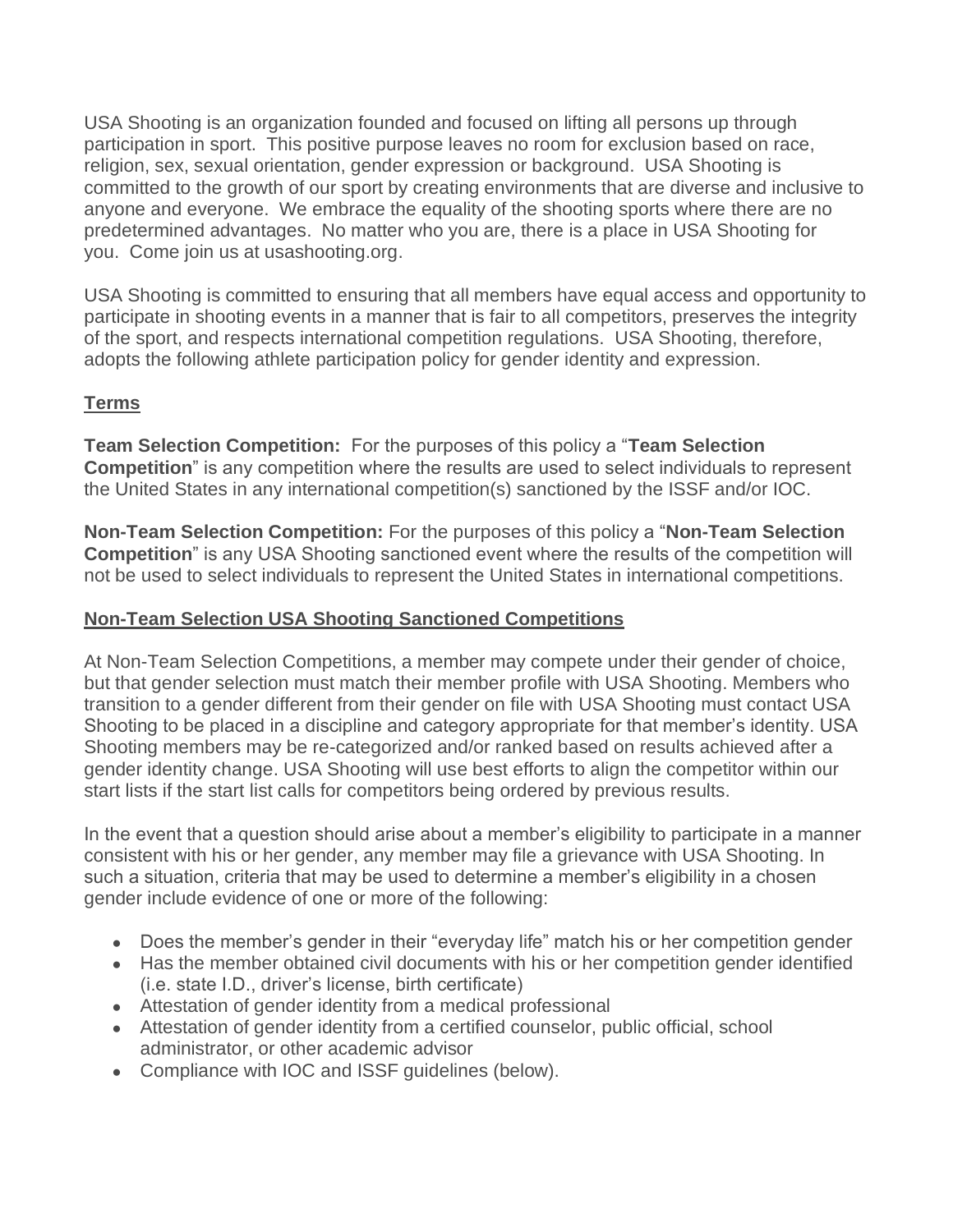## **Team Selection Competitions**

At Team Selection Competitions, members must adhere to the policies and regulations of the ISSF (ISSF) and International Olympic Committee (IOC). USA Shooting, therefore, follows the IOC guidelines and ISSF Rule 4.1.8-11 on transgender athletes for all Team Selection Matches.

The IOC revised its guidelines on transgender athlete participation in 2015, to focus on hormone levels and medical monitoring. The main points of the guidelines are:

- 1. Those who transition from female to male are eligible to compete in the male category without restriction. It is the responsibility of athletes to be aware of current WADA/USADA policies and file for appropriate therapeutic use exemptions.
- 2. Those who transition from male to female are eligible to compete in the female category under the following conditions:
	- 1. The athlete has declared that her gender identity is female. The declaration cannot be changed, for sporting purposes, for a minimum of four years.
	- 2. The athlete must demonstrate that her total testosterone level in serum has been below 10 nmol/L for at least 12 months prior to her first competition (with the requirement for any longer period to be based on a confidential case-by-case evaluation, considering whether or not 12 months is a sufficient length of time to minimize any advantage in women's competition).
	- 3. The athlete's total testosterone level in serum must remain below 10 nmol/L throughout the period of desired eligibility to compete in the female category.
	- 4. Compliance with these conditions may be monitored by random or for-cause testing. In the event of non-compliance, the athlete's eligibility for female competition will be suspended for 12 months.

**Inclusion Option:** Any athlete may compete under their gender of choice, and without meeting the aforementioned ISSF requirements, at a Team Selection Competition as they would in a Non-Team Selection Competition under the following conditions:

- 1. Adequate range space is available for all competitors
- 2. The athlete acknowledges that they will not be eligible for the event finals
- 3. The athlete acknowledges that they are not eligible for team selection
- 4. The athlete's participation does not diminish any other athletes right to compete in a protected event.

# **NCAA Rifle Policy**

The NCAA Rifle Championships are a component in the USA Shooting team selection process. Since that event is coed, competitors may compete in the gender of their choice without meeting the ISSF criteria for transgender participation. In order to have scores from the NCAA Championships or NCAA Championships count towards team selection, the athlete must adhere to the ISSF guideline for gender classification.